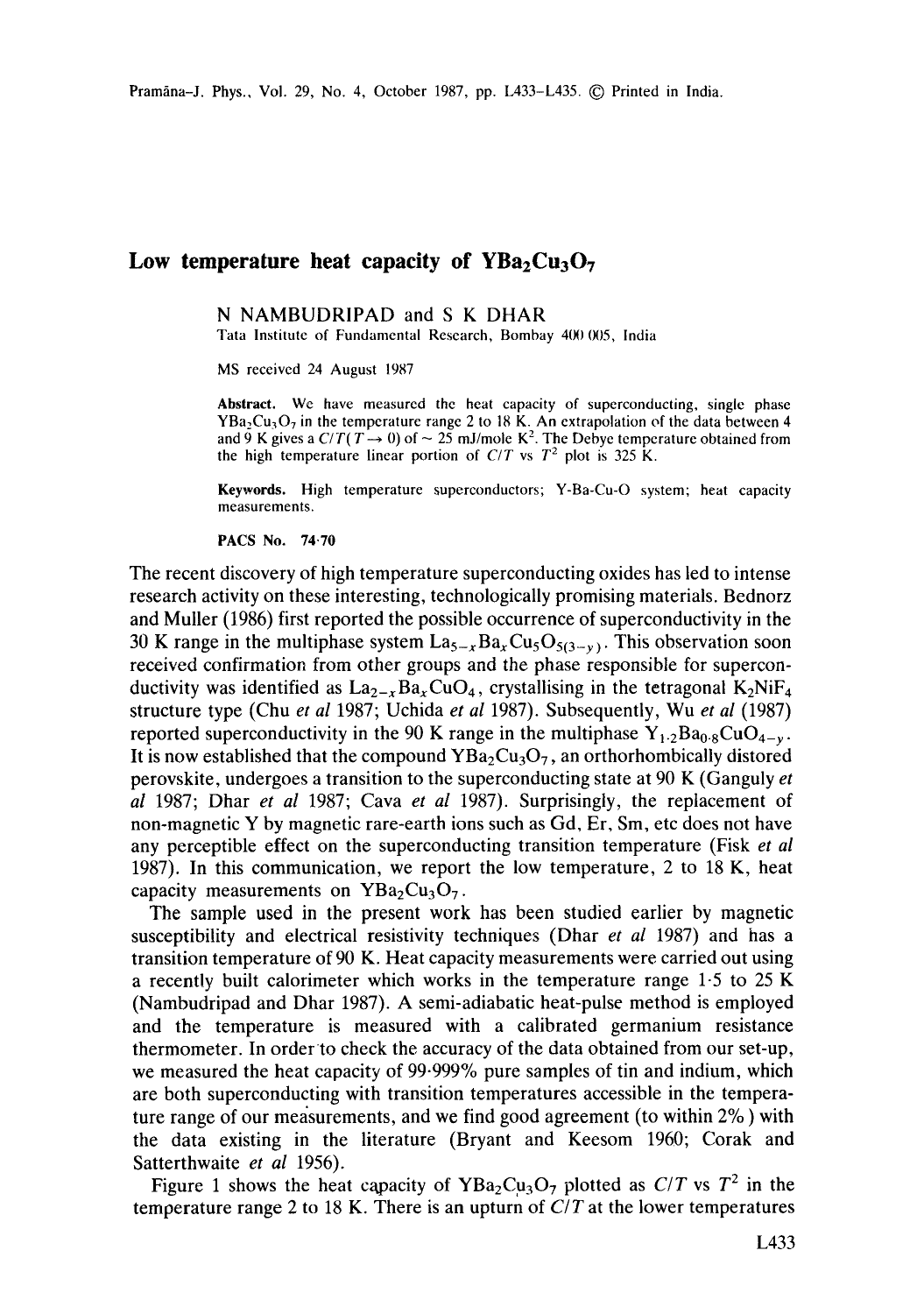

**Figure 1.** Low temperature heat capacity of  $YBa<sub>2</sub>Cu<sub>3</sub>O<sub>7</sub>$ .

which is presumably not intrinsic to the sample. One of our starting materials CuO has 500 ppm of Fe present as impurity while  $Y_2O_3$  was of 99.9% purity. The upturn at low temperatures could be due to the superparamagnetic behaviour of iron impurities giving rise to a Schottky-type anomaly at lower temperatures.\* We therefore give greater weight to the data for  $T \geq 9$  K. We may mention here that the superconductor  $GdBa_2Cu_3O_7$  has an anomaly in the heat capacity at low temperatures due to the onset of antiferromagnetic order among the Gd spins at  $T_N$  = ?-24 K (Willis *et al* 1987). At high temperatures, *C/T* is linear in  $T^2$  and employing the Debye model of latice heat capacity we obtain a value of 325 K for the Debye temperature  $\theta_D$  which is similar to that obtained for the isostructural Gd compound. It may be mentioned here that *C/T* is linear in  $T^2$  for  $T \le \theta_D/50$  for most materials.

In the BCS model of superconductivity, heat capacity far below the transition temperature follows an exponential temperature dependence. For materials whose superconducting behaviour is well explained by the BCS model and which have a low transition temperature (in'the liquid helium range), one can obtain an estimate of the coefficient of electronic heat capacity by extrapolating the normal state heat capacity to  $T \rightarrow 0$  using the Debye approximation. Owing to the high transition temperatures of these recently discovered perovskite related oxides such a procedure is obviously untenable. Also it is not clear at present whether the BCS model is the appropriate theoretical description of the superconductivity of these materials. For example, in the resonating valence bond model (Anderson *et al*  1987) the density of states is not BCS-like and the low temperature specific heat is linear with temperature with a somewhat large metal-like  $\gamma$ . An extrapolation of our data obtained at temperatures above the upturn but below 8 K, gives a *C/T* at  $T \rightarrow 0$  of about 25 mJ/mole K<sup>2</sup>.

<sup>\*</sup> A fit of the above data in the temperature range 2 to 10 K to the form  $C = \gamma T + \beta T^3 + A/T^2$  where A is the impurity term, gives the following values:

 $\gamma = 20 \cdot 1/\text{mJ/mole-K}^2$ ,  $\beta = 0.47 \text{ mJ/mole-K}^4$ ,  $A = 207 \cdot 1 \text{ mJ-K/mole}$ .